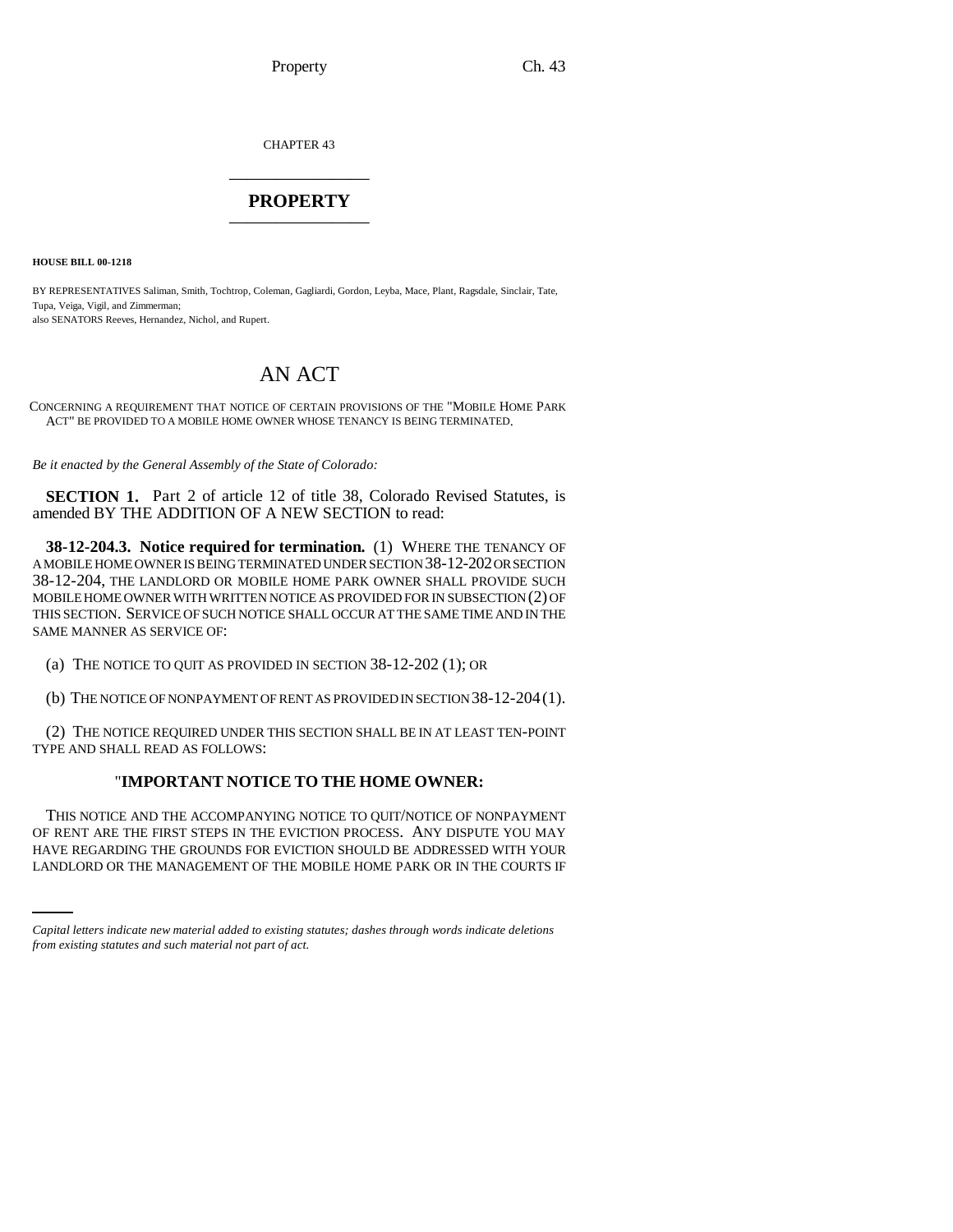#### Ch. 43 Property

AN EVICTION ACTION IS FILED. PLEASE BE ADVISED THAT THE "MOBILE HOME PARK ACT", PART 2 OF ARTICLE 12 OF TITLE 38, COLORADO REVISED STATUTES, MAY PROVIDE YOU WITH LEGAL PROTECTION:

NOTICE TO QUIT: THE LANDLORD OR MANAGEMENT OF A MOBILE HOME PARK MUST SERVE TO A HOME OWNER A NOTICE TO QUIT IN ORDER TO TERMINATE A HOME OWNER'S TENANCY. THE NOTICE MUST BE IN WRITING AND MUST CONTAIN CERTAIN INFORMATION, INCLUDING:

- $\bullet$ THE GROUNDS FOR THE TERMINATION OF THE TENANCY; AND
- $\bullet$  WHETHER OR NOT THE HOME OWNER HAS A RIGHT TO CURE UNDER THE "MOBILE HOME PARK ACT".

NOTICE OF NONPAYMENT OF RENT: THE LANDLORD OR MANAGEMENT OF A MOBILE HOME PARK MUST SERVE TO A HOME OWNER A NOTICE OF NONPAYMENT OF RENT IN ORDER TO TERMINATE A HOME OWNER'S TENANCY. THE NOTICE MUST BE IN WRITING AND MUST REQUIRE THAT THE HOME OWNER EITHER MAKE PAYMENT OF RENT AND ANY APPLICABLE FEES DUE AND OWING OR REMOVE THE OWNER'S UNIT FROM THE PREMISES, WITHIN A PERIOD OF NOT LESS THAN FIVE DAYS AFTER THE DATE THE NOTICE IS SERVED OR POSTED, FOR FAILURE TO PAY RENT WHEN DUE.

CUREPERIODS: IF THE HOME OWNER HAS A RIGHT TO CURE UNDER THE "MOBILE HOME PARK ACT", THE LANDLORD OR MANAGEMENT OF A MOBILE HOME PARK CANNOT TERMINATE A HOME OWNER'S TENANCY WITHOUT FIRST PROVIDING THE HOME OWNER WITH A TIME PERIOD TO CURE THE NONCOMPLIANCE. "CURE" REFERS TO A HOME OWNER REMEDYING, FIXING, OR OTHERWISE CORRECTING THE SITUATION OR PROBLEM THAT CAUSED THE TENANCY TO BE TERMINATED PURSUANT TO SECTIONS 38-12-202, 38-12-203, AND 38-12-204, COLORADO REVISED STATUTES.

COMMENCEMENT OF LEGAL ACTION TO TERMINATE THE TENANCY: AFTER THE LAST DAY OF THE NOTICE PERIOD, A LEGAL ACTION MAY BE COMMENCED TO TAKE POSSESSION OF THE SPACE LEASED BY THE HOME OWNER. IN ORDER TO EVICT A HOME OWNER, THE LANDLORD OR MANAGEMENT OF THE MOBILE HOME PARK MUST PROVE:

- $\bullet$  THE LANDLORD OR MANAGEMENT COMPLIED WITH THE NOTICE REQUIREMENTS OF THE "MOBILE HOME PARK ACT";
- $\bullet$  THE LANDLORD OR MANAGEMENT PROVIDED THE HOME OWNER WITH A STATEMENT OF REASONS FOR TERMINATION OF THE TENANCY; AND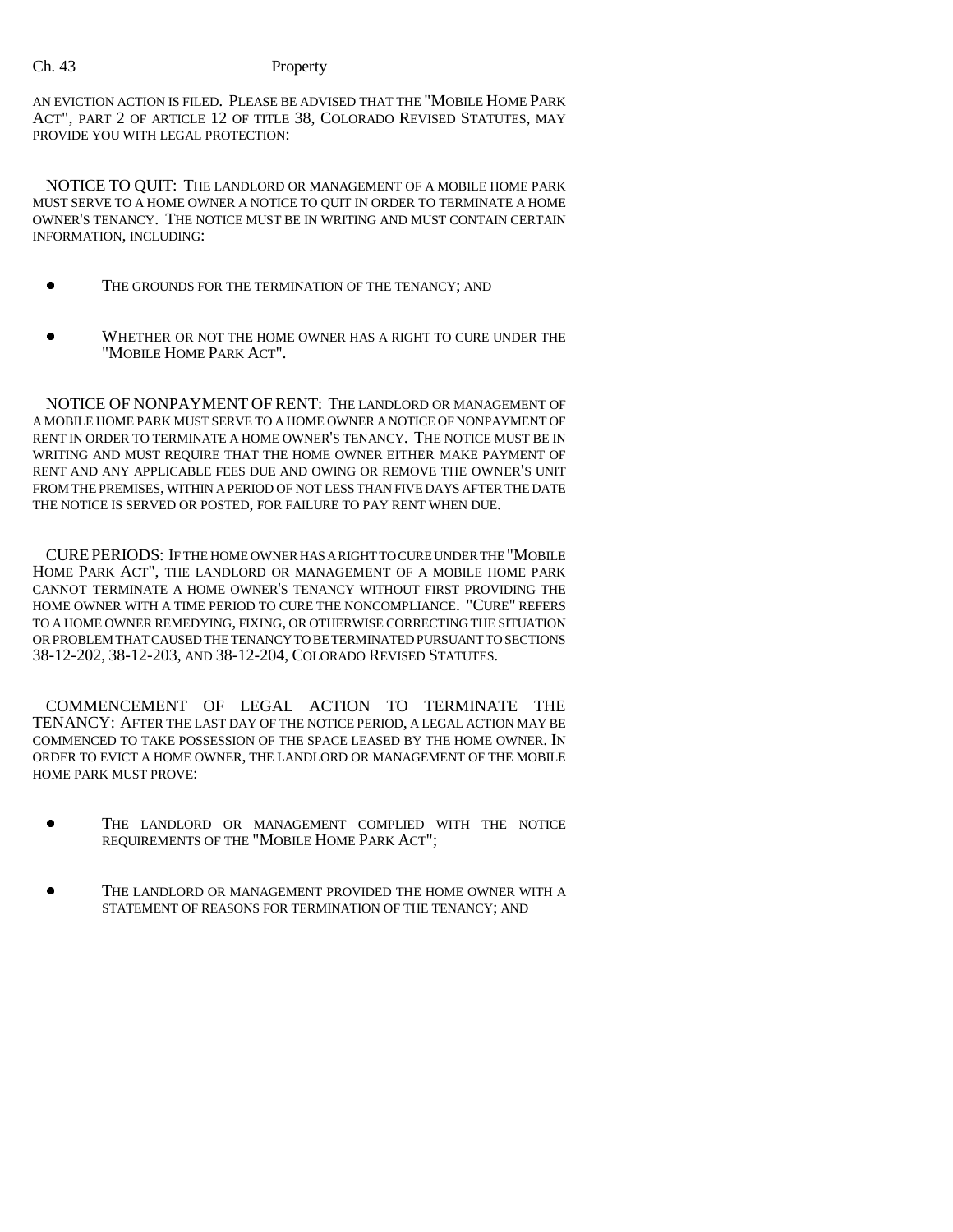$\bullet$  THE REASONS FOR TERMINATION OF THE TENANCY ARE TRUE AND VALID UNDER THE "MOBILE HOME PARK ACT".

A HOME OWNER MUST APPEAR IN COURT TO DEFEND AGAINST AN EVICTION ACTION. IF THE COURT RULES IN FAVOR OF THE LANDLORD OR MANAGEMENT OF THE MOBILE HOME PARK, THE HOME OWNER WILL HAVE NOT LESS THAN 48 HOURS FROM THE TIME OF THE RULING TO REMOVE THE MOBILE HOME AND TO VACATE THE PREMISES."

**SECTION 2. Repeal.** 38-12-202 (3), Colorado Revised Statutes, is repealed as follows:

**38-12-202.** Tenancy - notice to quit. (3)  $(a)$  The landlord or management of a mobile home park shall provide a home owner whose tenancy is being terminated with written notice as provided for in paragraph (b) of this subsection  $(3)$ . Service of such notice shall occur at the same time and in the same manner as service of the notice to quit as provided in subsection (1) of this section.

(b) The notice required under this subsection (3) shall be in at least ten-point type and shall read as follows:

### "**IMPORTANT NOTICE TO THE HOME OWNER:**

This notice and the accompanying notice to quit are the first steps in the eviction process. Any dispute you may have regarding the grounds for eviction should be addressed with your landlord or the management of the mobile home park or in the courts if an eviction action is filed. Please be advised that the "Mobile Home Park Act", sections 38-12-200.1 to 38-12-217, Colorado Revised Statutes, may provide you with legal protection:

NOTICE TO QUIT: The landlord or management of a mobile home park must serve to a home owner a notice to quit in order to terminate a home owner's tenancy. The notice must be in writing and must contain certain information, including:

- $\bullet$ The grounds for the termination of the tenancy; and
- $\bullet$ Whether or not the home owner has a right to cure under the "Mobile" Home Park Act".

CURE PERIODS: If the home owner has a right to cure under the "Mobile Home Park Act", the landlord or management of a mobile home park cannot terminate a home owner's tenancy without first providing the home owner with a time period to cure the noncompliance. "Cure" refers to a home owner remedying, fixing, or otherwise correcting the situation or problem that caused the tenancy to be terminated pursuant to sections 38-12-202 and 38-12-203, Colorado Revised Statutes.